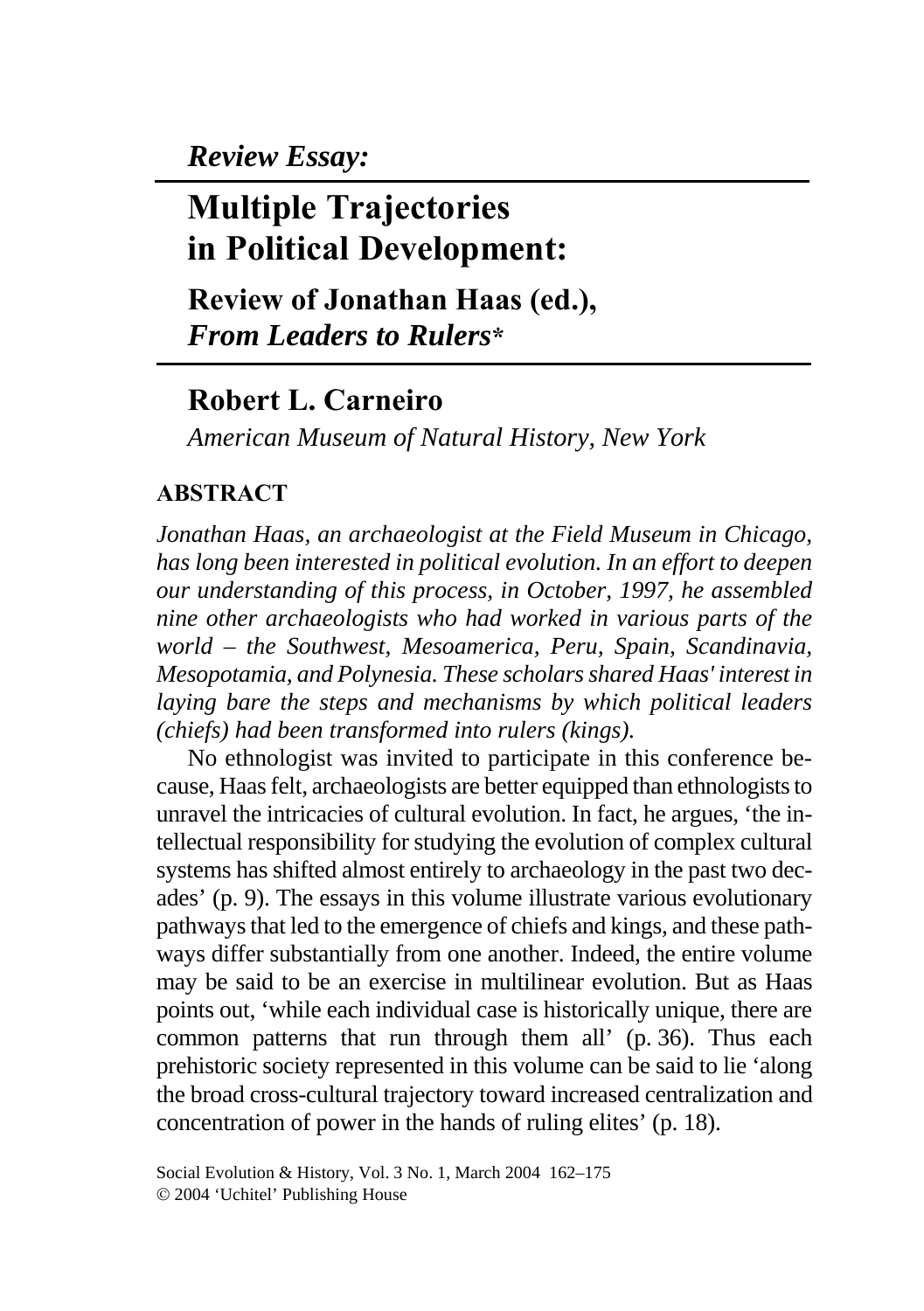#### **INTRODUCTION**

In *From Leaders to Rulers,* Haas tells us, this trajectory is examined from 'the experimental political strategies of the Rio Grande pueblos through the combination of leadership arrangements found in the chiefdoms of Europe and Polynesia to the rule of kings and queens in the powerful states of Mesoamerica, Peru, and Mesopotamia' (p. 242). What emerges from these studies, then, is a form of *unilinear*  evolution, distilled from various individual developmental histories.

Haas' introductory chapter is followed by one written by Carol Crumley who, Haas says, 'challenges all our existing models of cultural evolution'. It was Crumley who introduced the term 'heterarchy' into anthropology, and who now proposes to inject into the arena such additional new terms as 'torus attractor' (p. 22) and 'cognitive liminality' (p. 28).

But 'heterarchy' still seems to be nearest to Crumley's heart. On several occasions she tries to convey its meaning to the reader:

' ... heterarchies are self-organizing systems in which the elements stand counterpoised to one another. In social systems, the power of various elements may fluctuate relative to conditions ...' (p. 26).

Again, 'Heterarchy describes the relation of elements to one another when they are unranked or when they possess the potential of being ranked in a number of different ways' (p. 25).

And again, we are told that from a 'heterarchical perspective', 'Power ... is counterpoised and linked to values, which are fluid, and respond to changing situations'. This Crumley calls a 'definition' of heterarchy (p. 24).

But by introducing this term into the study of political evolution does Crumley really enhance our understanding of the process? It seems to me that what Crumley is driving at with the concept of 'heterarchy', while obscure and elusive in her phrasing of it, is not altogether new. In fact, it can be expressed more clearly and simply in words already well established in the English language! And that once this is done, once the seemingly abstruse has been unmasked, we find behind the disguise, an old familiar face.

\*\*\*\*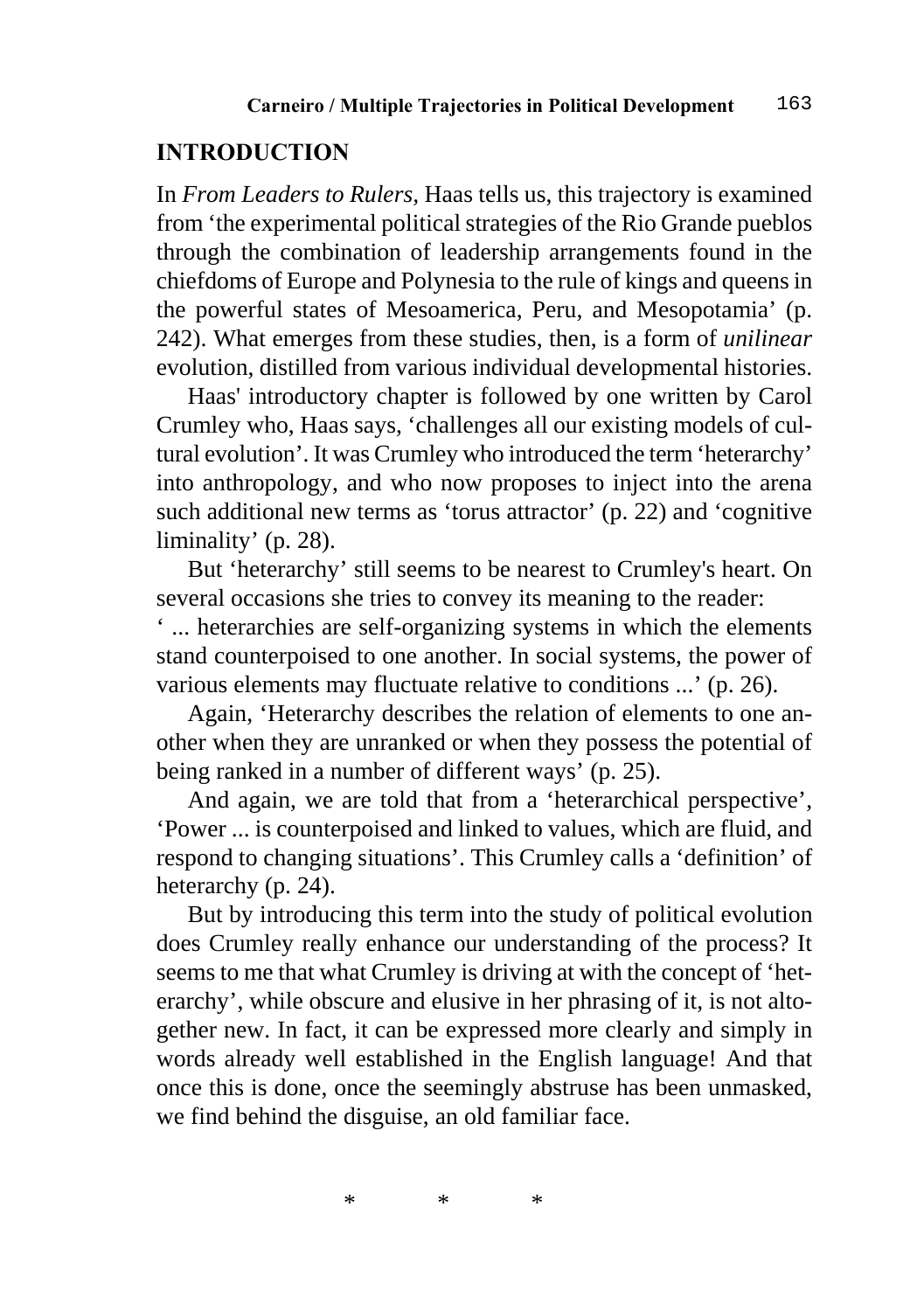Next in the volume comes a chapter by Winifred Creamer in which she traces Pueblo political development from A.D. 1325 to 1540, the year the Spaniards arrived (p. 38). Here Creamer offers a fine, clear presentation of Pueblo demographic history based on a comprehensive survey of archaeological sites (p. 41), and concludes that a fairly steady growth of population characterized this region over the course of a thousand year.

Altogether, 65 large Pueblo village sites were encompassed by Creamer's survey, although no more than 30 or 40 of them were occupied at any one time. 'The smallest of these 65 sites', she says, 'include about 300 rooms and some sites include up to 3000 or more rooms. Together they represent what is probably the largest concentration of pre-European population centers anywhere north of the valley of Mexico' (p. 39).

As the Pueblos grew, small hamlets, built in close proximity to their fields, were replaced by larger nucleated pueblos located in defensible positions (p. 51). Warfare over land and other resources is attested to in various ways (*e.g*., p. 53), and '[a] war cult and war leaders were part of Pueblo life' (p. 55). Moreover, warfare appears to have been the cause behind the aggregation of villages. Through ceramic analysis Creamer shows that certain regions of the Pueblo area were beginning to coalesce into larger political groupings – alliances certainly, and perhaps even confederacies for mutual protection (p. 45; p. 236).

From the analysis of her survey data, Creamer concludes that some degree of hierarchy among the coordinated Pueblo villages had developed, but no true chiefdoms had been established (p. 48). Had they been left to themselves, though, she thinks the Pueblos would have continued to develop. Their political evolution might well have culminated in chiefdoms had not the arrival of the Spaniards truncated the process (p. 58).

\*\*\*\*

From the southwestern United States the volume jumps to southeastern Spain, where Antonio Gilman, in his chapter focuses on cultural development in that region during the Bronze Age. In a good thumbnail history of Spanish archaeology (pp. 64–67), Gilman shows how, starting out as diffusionary, interpretations of Iberian prehistory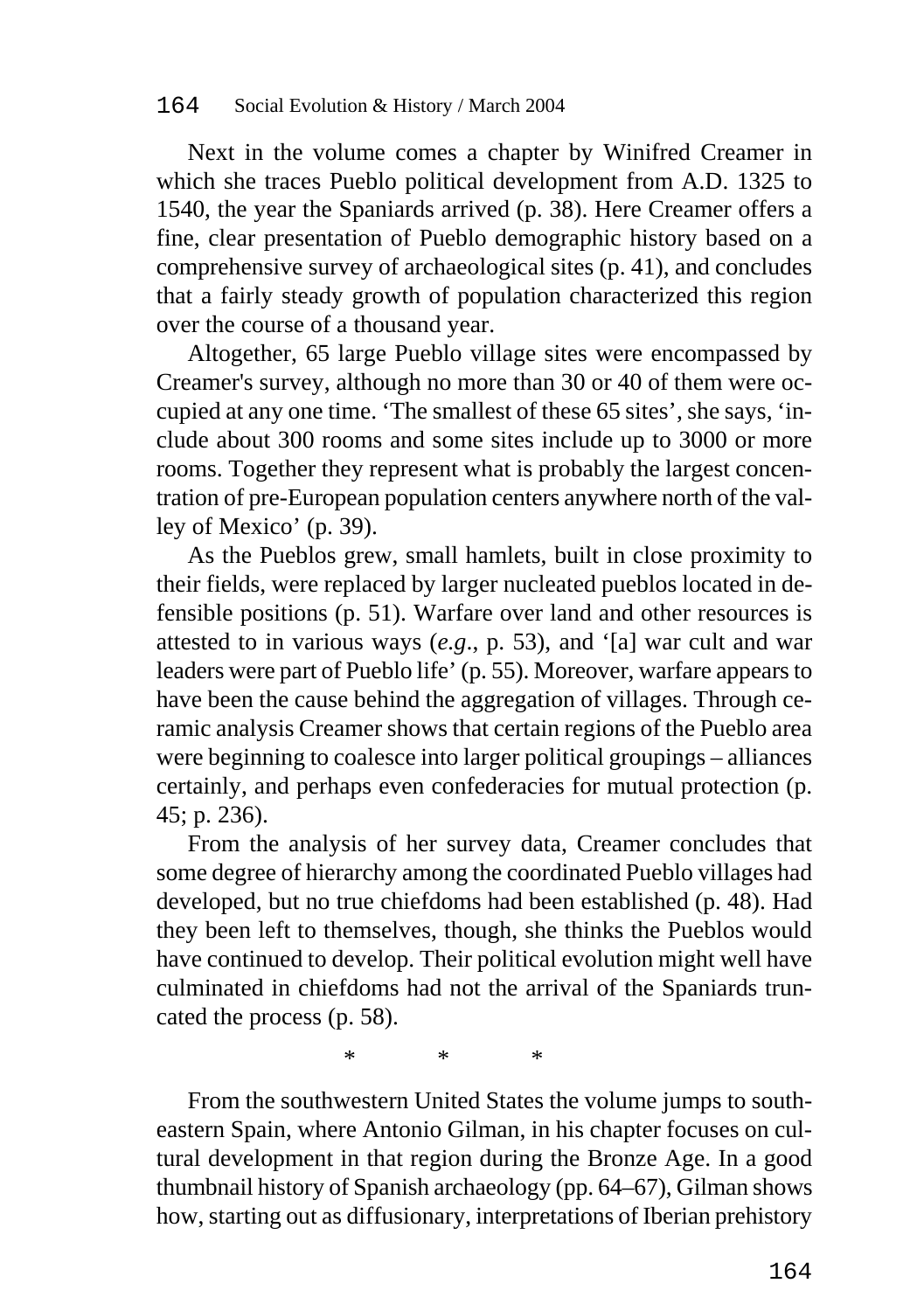have gradually become *processual*, and even *evolutionary*. Autochthonous development has pretty well replaced diffusion as the mechanism of choice in accounting for the trends noted in Iberian culture history (p. 59).

The polities Gilman is concerned with appear to be no more than chiefdoms. So far in this volume, then, we are dealing with *leaders*  rather than *rulers*. How is the rise of these leaders, these paramount chiefs, to be explained? Under the category of *processual*, a variety of scenarios are still possible. Some, however, Gilman discounts at the outset. First of all, since in his excavations he found little or nothing in the way of ritual paraphernalia, he thinks that 'ideology' played at best a negligible role in this political development.

Warfare is mentioned by Gilman (p. 73), but is not suggested as a possible avenue leading to Bronze Age chiefdoms in southeastern Spain. As he did in his previous work in Albacete province, Gilman discounts the evidence of warfare as being relevant to the rise of chiefdoms. His attitude toward war is shown by his remarks about the findings of the Spanish archaeologist Ruiz Montero: 'In the Argaric [Bronze Age period] over three quarters of the metal objects catalogued by Montero are weapons and ornaments. This suggests', says Gilman, 'that the primary function of the industry was nonpractical' (Gilman, p. 69).

It appears, then, that Gilman regards weapons of war as 'nonpractical', a strange position for a historical materialist to take. Well, then, if warfare is to be ruled out, what would Gilman offer us in its place as a causal mechanism to account for the rise of Bronze Age Spanish chiefdoms? An 'approach, which in recent years has been gaining ground in our profession', says Gilman, stresses 'the exploitation which underlies permanent inequalities within a society...' These inequalities, he adds, were 'made possible because the development of intensive production systems permits the reliable collection of tribute' (p. 74). More specifically, Gilman tells us, 'the most promising economic cause of the social inequalities in southeast Spain is agriculture' (p. 74). And not just simple agriculture, but intensive agriculture, for, he argues, '[a]gricultural intensification would have provided leaders the leverage with which to become rulers' (p. 76).

Gilman goes on to say: 'In societies with extensive [that is, nonintensive] systems of production', on the other hand, the ambitions of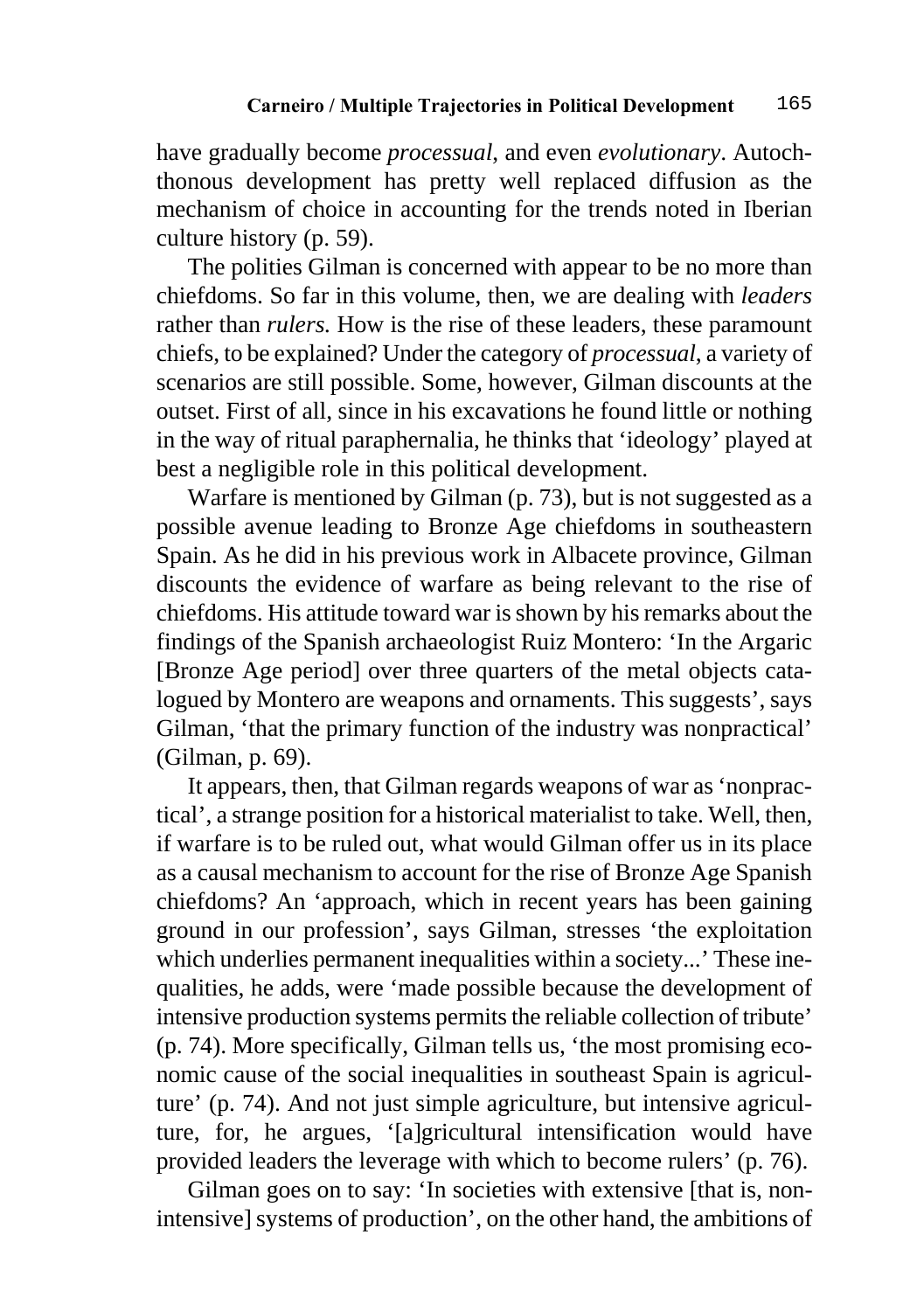men who would be leaders if they could, 'are usually frustrated...' (p. 74). However, 'in societies with intensified agricultural production leaders succeed in establishing hereditary control: They become rulers and their followers subjects' (p. 74).

Gilman's economic interpretation of the rise of chiefdoms continues as follows: 'The development of intensive systems of cultivation would have changed the social structure of southeast Spain not because they demanded management, but because the capital investment such systems involved opened up the possibility of effective exploitation of the cultivators...' (p. 76).

In this passage Gilman appears to reject a managerial theory of chiefdom formation. Yet, listen to what he says a couple of pages earlier:

'... the individuals found in the wealthiest burials of the Copper and Bronze Ages would have been administrators [in other words, *managers*] whose services helped the general population to stabilize the uncertainties of production in the high-risk environment of southeast Spain. They would have organized the stockpiling and exchange of food to ward off local agricultural failure, adjudicated disputes over water and other scare resources, and so on' (pp. 74–75).

Has Gilman, one wonders, settled in his own mind on which interpretation of chiefdom formation he really espouses?

Now, the nub of how chiefdoms arise – the problem that any theory has to solve – is how, precisely, does a one-village chief become a multi-village chief? Although ignoring it for the most part, toward the end of his chapter (pp. 77–81), Gilman does try to wrestle with the problem. But he fails in the attempt. His explanations of the rise of social complexity in Bronze Age Spain seem, in fact, to unravel. They become progressively more difficult to follow, including his last muddled effort (on page 81), and thus one is left to wonder just how *does* Gilman account for this important evolutionary step.

\*\*\*\*

Kristian Kristiansen's chapter, the next in the volume, has two clearly distinguishable parts. In the first, he is intent on proving that throughout Scandinavia during the Bronze Age, in what are presumed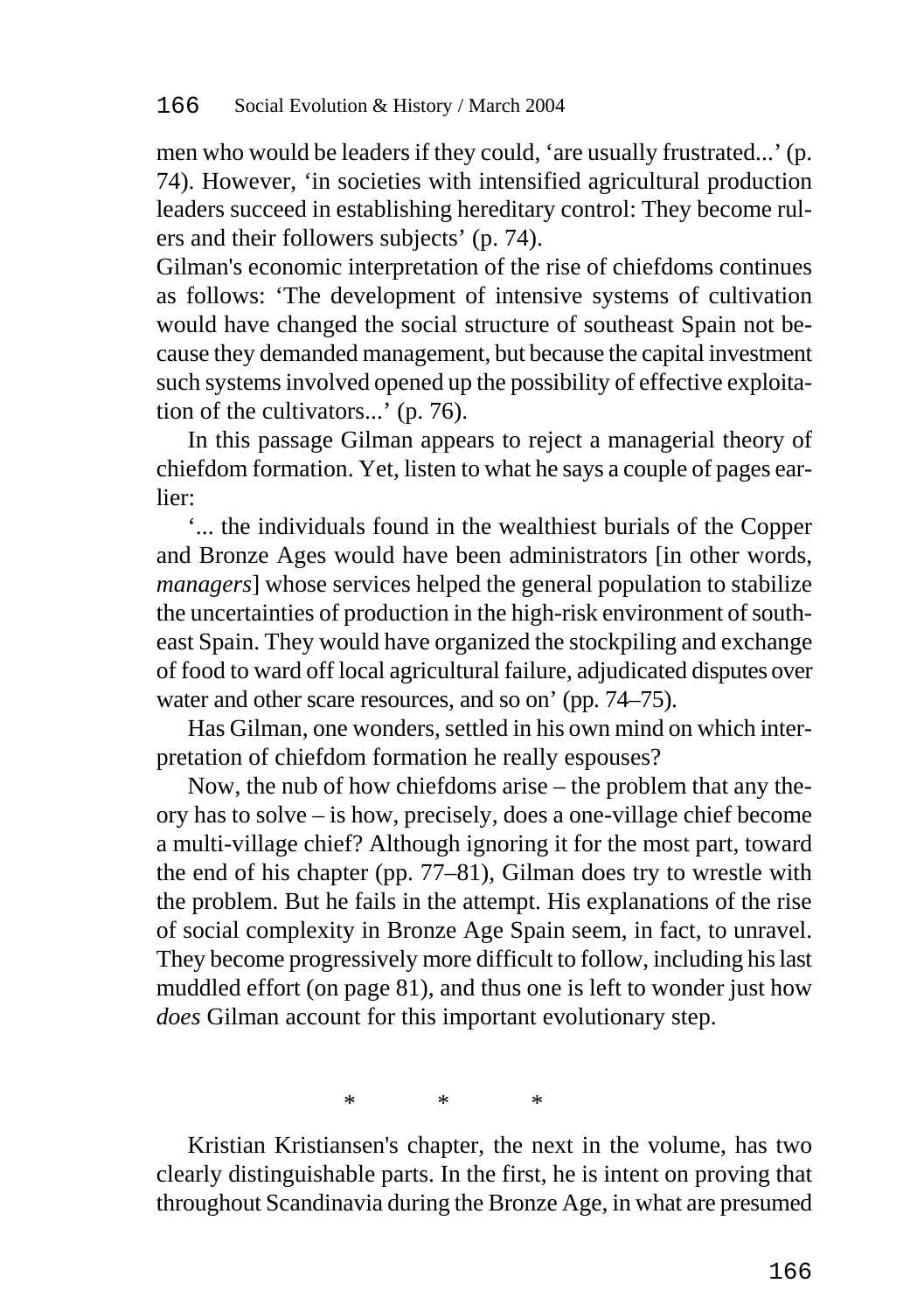to have been chiefdoms, there were twin chiefs. He shows little interest at this point in *how* this unusual feature came to be – although he does look for distant parallels among the Hittites and the Minoans (p. 98). However, in a vague attempt to point to some element underlying twin chiefs, Kristiansen proposes 'linking symbolic structures to social institutions' (p. 86). When he reaches the second half of his chapter, though, Kristiansen completely shifts gears and forgets all about twin chiefs and their symbolic representation. Now he directs his focus on the really important aspect of inter-group relations in Scandinavia, namely, the war complex (p. 103).

While warfare was already present in Scandinavia a good deal earlier, a war complex featuring long swords, lances, and chariots was introduced into Europe from the Near East around the  $19<sup>th</sup>$  century BC (pp. 98–99). The effect of this complex was to create a 'new aristocratic warrior elite' which superseded the 'tribal warriors' who in earlier times had employed only the bow and arrow, daggers, and battle axes as weapons (p. 99).

Nor was this new way of fighting merely a passing phase in the history of Scandinavia. It persisted. 'Chiefly warrior aristocracies and warrior culture', Kristiansen says, 'remained an inherent feature of the social and ideological organization of European Bronze Age and early Iron Age societies throughout 2000 years, probably 3000 years' (p. 103).

Kristiansen recognizes clearly the intimate relation that existed between warfare and chiefdoms. Indeed, he sees this connection as a general and far-reaching one, since he tells us that 'historically known chiefdoms ... were characterized by systemic warfare...' (p. 103). Nevertheless, I fail to find in his chapter any deep understanding, much less a clear explanation, of just how warfare was instrumental in the evolutionary process that created the first Scandinavian political leaders. Nor does he tell us how war, once well entrenched, helped turn these leaders into rulers (p. 100).

\*\*\*\*

In the chapter that follows, Timothy Earle compares (as he has done before) the long-term development of chiefdoms in the three widely separated parts of the world where he has worked: Denmark, Peru, and Hawaii (pp. 113–123). This time, though, his account of the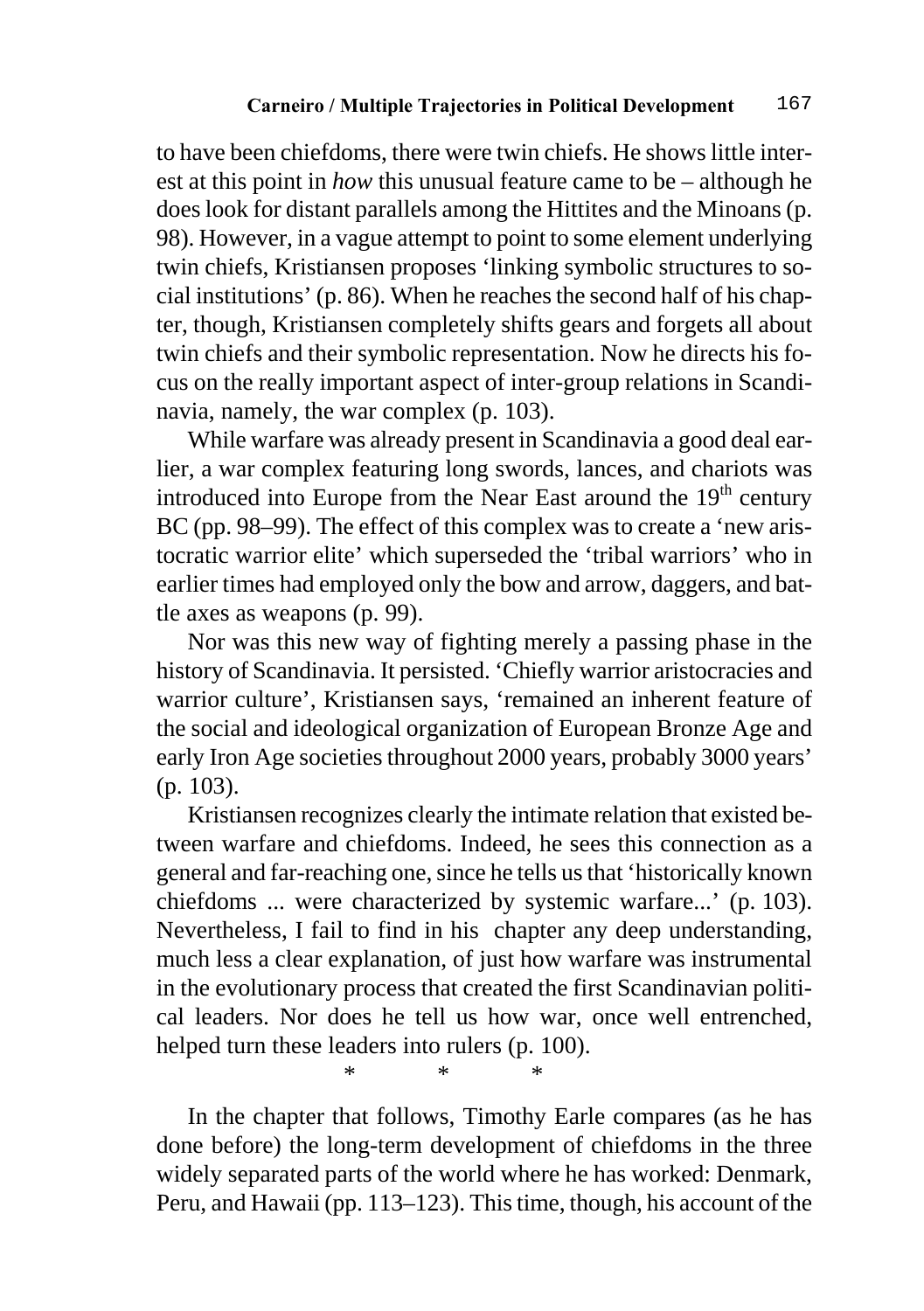process is not written with his usual clarity and crispness. Indeed, he is slow getting off the mark, the unfolding of his ideas being impeded by a style that is wordy and ponderous.

Things improve, though, when Earle arrives at his central thesis, which is this: 'The primary thrust of my argument is that social evolution in different natural and social environments follows contrasting pathways of development based on different possibilities for the central control of the economy, military, and ideology' (p. 112). And he accepts as his main theoretical challenge 'to understand the multilinear strands of social evolution' that reveal themselves under differing environmental and other conditions (p. 105).

In his treatment of the subject, Earle proposes to make use of a distinction – first introduced by Richard Blanton – between chiefdoms based on 'personalized networks' and those involving 'corporate groups'. (The two types appear to correspond closely to Colin Renfrew's distinction of 'individualizing chiefdoms' and 'group oriented chiefdoms' [p. 112].) The first, Earle sees as being exemplified by Denmark, the second by the Wanka of Peru, and both by Hawaii.

Again, as in other chapters in this book, we see warfare manifesting itself on every side. Earle cites extensive evidence of it from Bronze and Iron Age Denmark (pp. 114, 116); he portrays the Wanka of highland Peru as consisting of warring hill-fort chiefdoms (p. 117); and with regard to Hawaii, he speaks of 'The chiefdoms, created by conquest...' (p. 124).

Still, Earle does not seem to be entirely comfortable with warfare as the salient mechanism of chiefdom formation. At one point (pp. 111–112) he seems to say that paramount chiefs are chiefs because they control long distance trade. But then at another, referring to his Danish research, he says, rather inscrutably, 'Although a system of status rivalry [involving warfare?] must surely have characterized Thy at this time [2400–1200 BC], status positions [including that of paramount chief?] could not be consolidated because the means to materialize them were not controllable' (p. 113).

Altogether, while the variety of 'landscapes' (a newly-emerging concept) are invoked to account for the differences in the way chiefdoms arose in the three areas of the world in which Earle has worked, no clear presentation is made of the step-by-step process by which chiefdoms arose in any of them.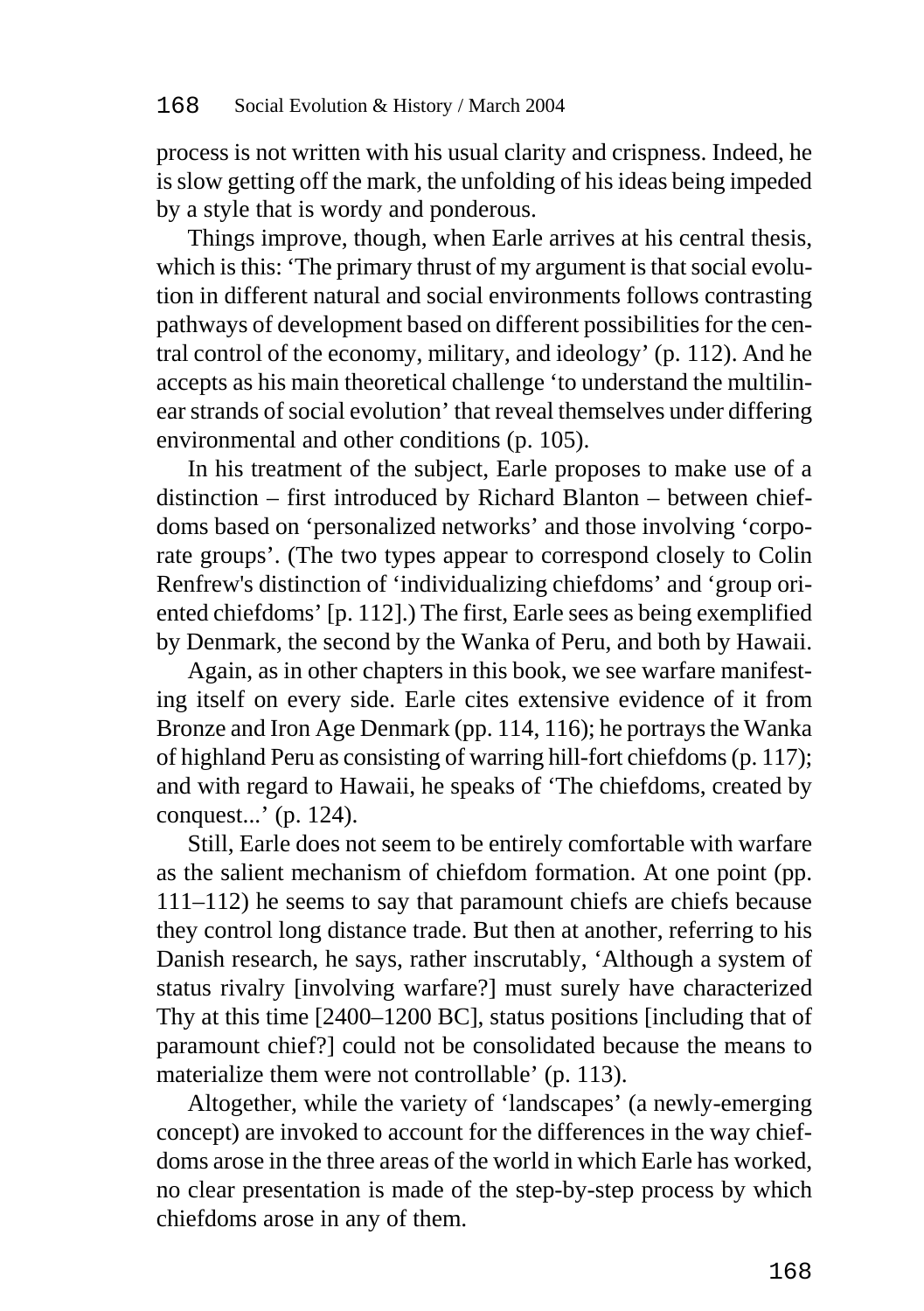\*\*\*\*

When we come to Patricia McAnany's treatment of the Maya, we have finally crossed the great divide between leaders and rulers, between paramount chiefs and sovereign kings. Employing seven categories of analysis first proposed by K. C. Chang (p. 128), McAnany goes back to the Neolithic level of culture to find the seeds of Maya kingship. '[K]ingship', she says, 'was born in the hearth of village life' (p. 126), which she calls 'the crucible of kingship' (p. 130), for here already we begin to find such tell-tale forerunners of exalted political status as differential burials.

Beginning on page 128, McAnany's chapter presents a nice succinct account of the evolution of Maya polities, making good use of epigraphic, iconographic, and architectural evidence. In this account she traces the transition from the leaders of Formative times to the rulers of the Classic period. She notes, in passing, the multilinearity that is a leitmotif of the entire volume. To cite but one example of contrasting evolutionary features, McAnany points out that while Maya rulers were frequently lionized on their monuments, such evidence of monarchical grandiloquence is lacking in contemporary monuments from Teotihuacan.

Here once again warfare rears its head, evidence of it being found among the Maya in great profusion (*e.g*., p. 138). Moreover, more than a suggestion is made that it may have been instrumental in the rise and subsequent growth of Maya polities. For example, McAnany tells us that 'Without question, Classic Maya rulers were represented as warriors. Their military exploits (including the taking and sacrifice of captives) were amply recorded on murals and in stone' (p. 136).

Shortly before the end of her chapter, McAnany enunciates an intriguing proposition which, if verified, may turn out to be a hitherto unrecognized cultural law: 'There probably is an inverse correlation between the number of workers needed to build a structure and the number of individuals who enjoy sanctioned access and use of structured space' (p. 146).

\*\*\*\*

Gary Feinman returns to the theme of multilinearity, focusing on examplifications of it. In his theoretical analysis, he is drawn to polar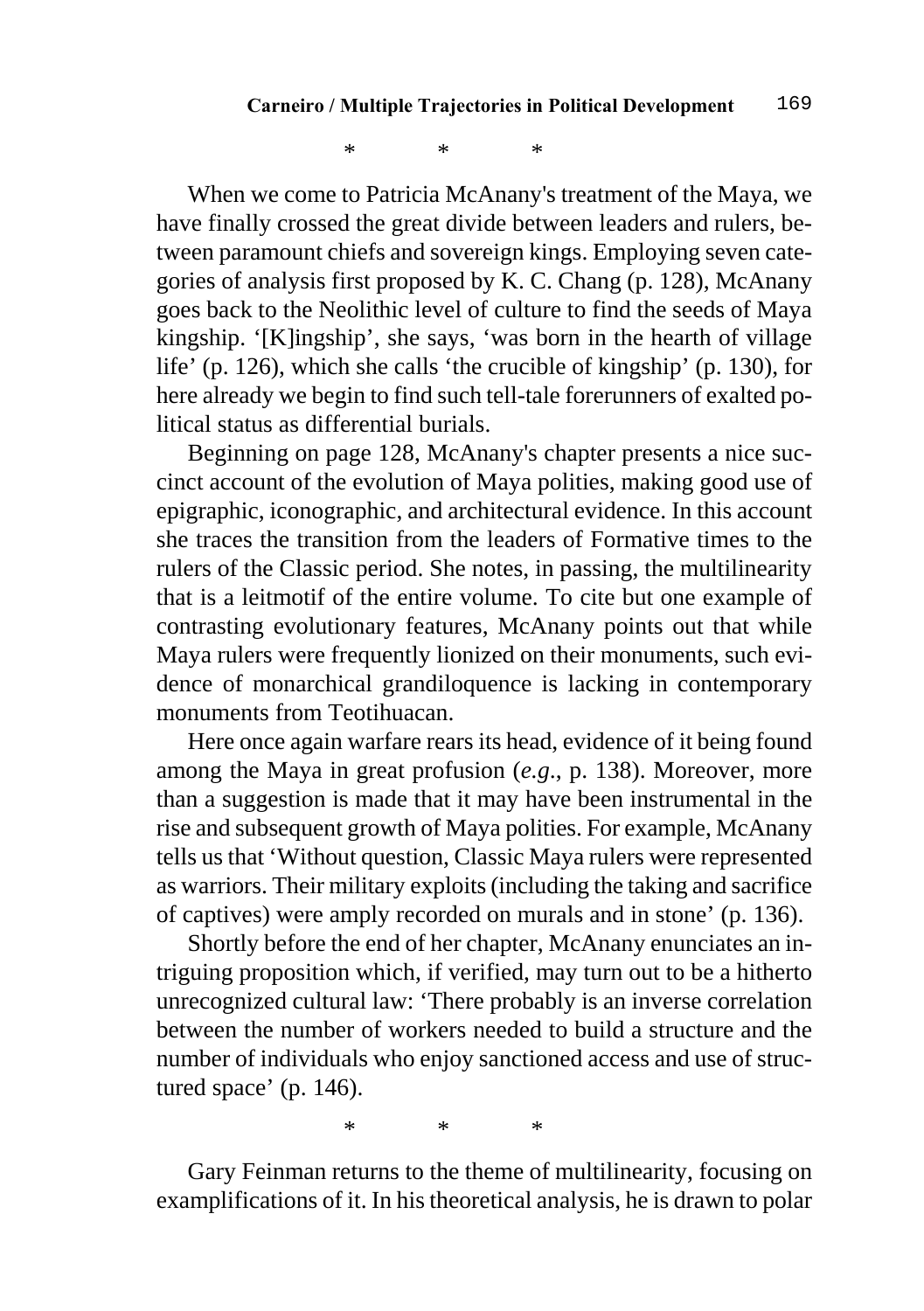types (p. 160). He, like Earle, makes use of Blanton's now-familiar (if poorly-named) concepts of 'network' and 'corporate' types of political structure. In the former, a single individual plays the predominant leadership role, while in the latter, power and authority are shared by several members of the ruling elite (p. 155 and passim).

The region of the world Feinman deals with is Mesoamerica, which he thinks nicely exhibits the polar types he employs in his analysis. As an example of the 'network' type of polity, he cites the Maya, with their kings who, as McAnany pointed out, boasted of their exploits and trumpeted their exalted status on countless stelae. The 'corporate' structure, on the other hand, is exemplified, Feinman believes, by Teotihuacan, which, while having a larger and more complex state than any Maya polity, nevertheless did not use its monuments to celebrate the accomplishments or high status of its rulers. As another example of an evolutionary 'anomaly', Feinman points to the fact that while the less evolved Maya had a system of writing, the more evolved Teotihuacan did not. But while noting such developmental irregularities, Feinman makes it clear that his aim is to *expand* evolutionary interpretations, not *supplant* them (p. l73).

A further distinction Feinman draws has to do with *centralization*  and *hierarchy*, noting that the two do not necessarily go hand in hand. There can be hierarchy without centralization, that is, without the concentration of supreme authority in the hands of a single individual (p. 172). And he adds that not only can 'hierarchical formations ... exist without a high degree of centralization', but also that they can occur without a 'blatant expression of economic stratification, strong descent rhetoric, or highly personalized leadership' (p. 172).

Feinman sees the difference between Maya and Teotihuacan political organization as one of kind rather than of degree (p. 161). Still, while laying emphasis on the polar concepts of 'corporate' and 'network' types of political organization, he nevertheless acknowledges the existence of hybrid cases which exhibit features of both. In fact he observes that over time the same society could change from one type to the other (p. 173). He even concedes that in Classic times Teotihuacan may have been organized differently, since a society's form of political structure is not something fixed and immutable, but one that responds to changing conditions (p. 174).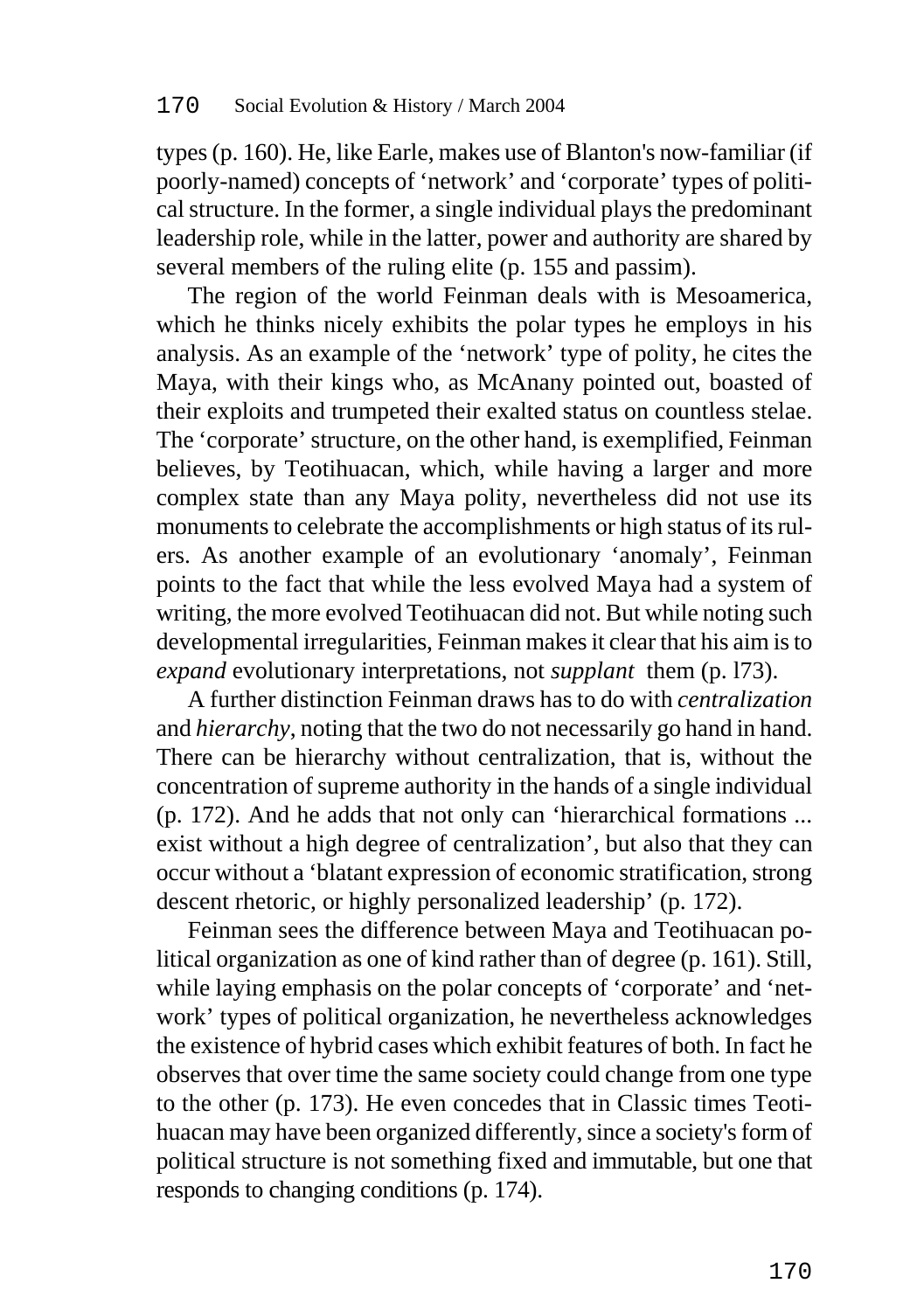\*\*\*\*

Beginning with the Late Preceramic period, circa 2700 BC, the central coast of Peru saw the rise of polities which pretty clearly can be labeled as chiefdoms. These polities had the further distinction of having been reared on a largely non-agricultural subsistence basis. They arose and evolved here, Brian Billman tells us, because the central coast of Peru had the optimal combination of fishing resources and irrigable land for such a development. In this regard, the central coast was superior to sections of the coast both above and below it: to the north, el Niño periodically disrupted fishing, while to the south, the narrowing of the littoral reduced the availability of irrigable land (p. 202).

Environment aside, ideology plays a major role in the way Billman thinks the chiefdoms of coastal Peru arose. He reasons as follows: 'Arguably, ideology, particularly in the form of charismatic leadership, is at the start of all political organizations regardless of the power bases ultimately controlled by emerging leaders. In the initial stage of political formation charismatic leadership can inspire men to go to war or families to contribute economic resources' (p. 185).

The imposing architectural remains on the Peruvian coast that date from this period are significant in this regard. Billman says of these remains: 'Public architecture and large storage facilities at Alto Salaverry ... and other Late Preceramic period sites, may be a manifestation of status striving and coalition building by early leaders. In this scenario, early villages and public architecture on the central Andean coast were the result of political activities by aspiring elites' (p. 197). More specifically, Billman believes that for political leaders of the Initial Period, 'public monuments and rituals undoubtedly served to legitimize their authority and the extraction of surpluses and enabled them to disseminate their political ideology to local and regional populations' (p. 198).

Digging deeper, Billman seeks an economic basis to the early chiefdoms of coastal Peru. He seems to view the paramount chief of such a polity as basically an *economic* rather than a *political* leader, one who has gained control over the 'basic resources' of the group (pp. 180, 181). He fails, however, to tell us *how* a chief gained this control in the first place (pp. 180, 181).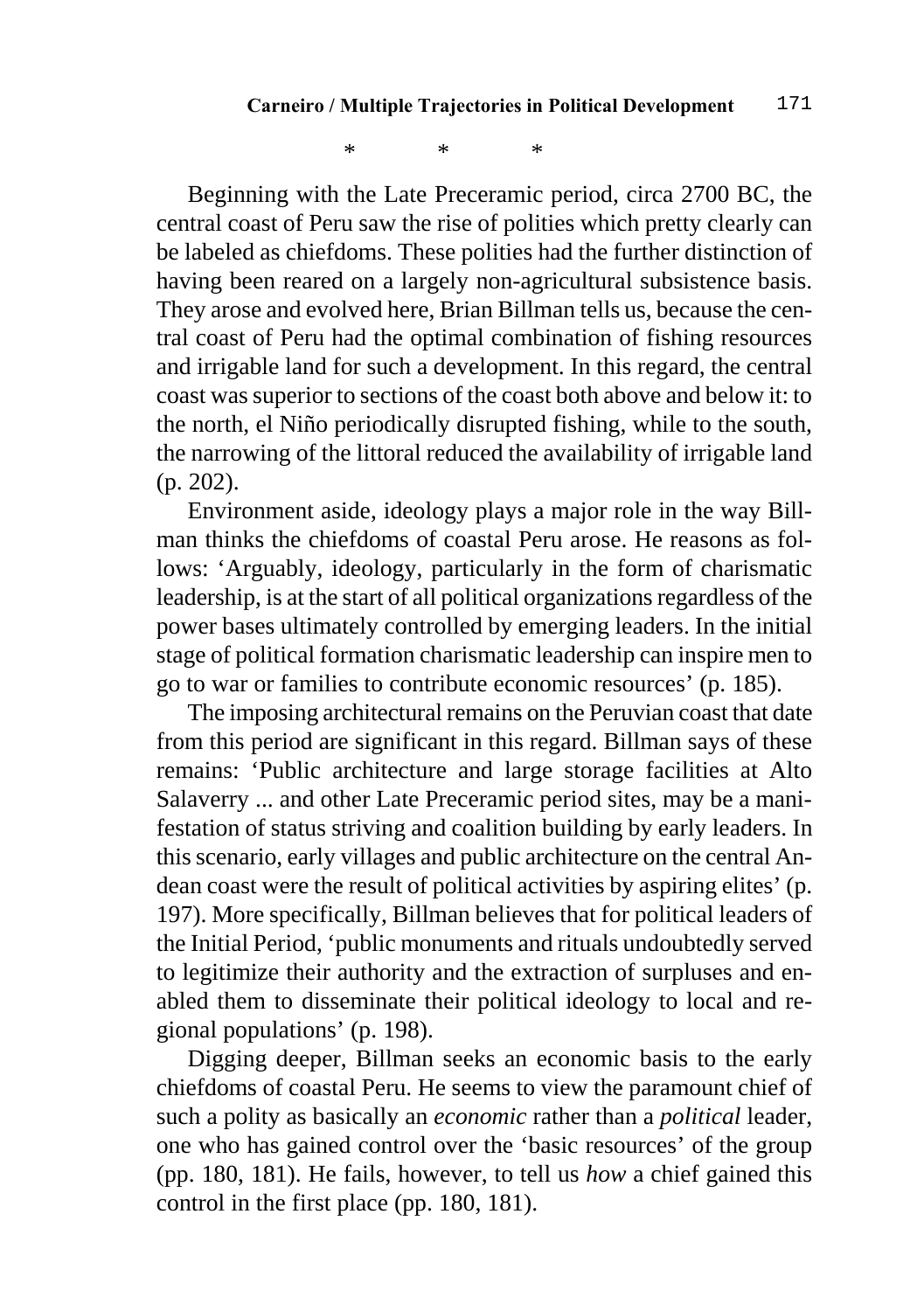#### 172 Social Evolution & History / March 2004

In any event, though arising along the Peruvian coast during the Late Preceramic period, and relying mainly on fishing for their subsistence, these early chiefdoms soon found their circumstances changed. With the coming of full-scale agriculture in the succeeding Initial Period, the major settlements of these polities were moved inland from the coast. This was done so that greater use could be made of the irrigable land now needed for cultivation (pp. 191–192). Control of the irrigation system (as Karl Wittfogel argued long ago) heightened the power of political leaders during the Initial Period (p. 198).

Billman minimizes, if he doesn't actually dismiss, military force as a major factor in the emergence of these coastal chiefdoms. Accordingly, he writes that '[s]urprisingly, military power and conflict do not appear to have played a significant role' in the rise of these chiefdoms, adding, however, that 'subsequent research may disprove this notion' (p. 203).

In fact, Billman does not see warfare as a significant element in the political development of coastal Peru until the close of the Early Horizon period, around 400 B.C. (p. 199). From this point on, he admits, 'Conflict and military power clearly were important in the formation of subsequent Andean states, most notably the Moche and Inka states' (p. 203). Once warfare came on the scene, Billman sees it as a major factor in augmenting and solidifying Andean states, noting that '[i]n addition to economic power, the authority and power of the palace sector rested on the king's role as a war leader and on his control over a large, well equipped standing army...' (p. 217).

\*\*\*\*

In his chapter on the early states of Mesopotamia, Gil Stein takes issue with the prevailing view that Sumerian city states were tightly centralized around the temple and the palace. This notion, he says, is derived largely from written records, and such records come almost exclusively from those very palaces and temples, and thus give a skewed picture of the nature of the Sumerian state (p. 220).

Instead of the traditional view, Stein portrays Sumerian civilization as being a good deal more decentralized (pp. 213–214). In fact, he sees an enduring tension between the central state government and the hinterlands (pp. 215–216). Though nominally under the control of a city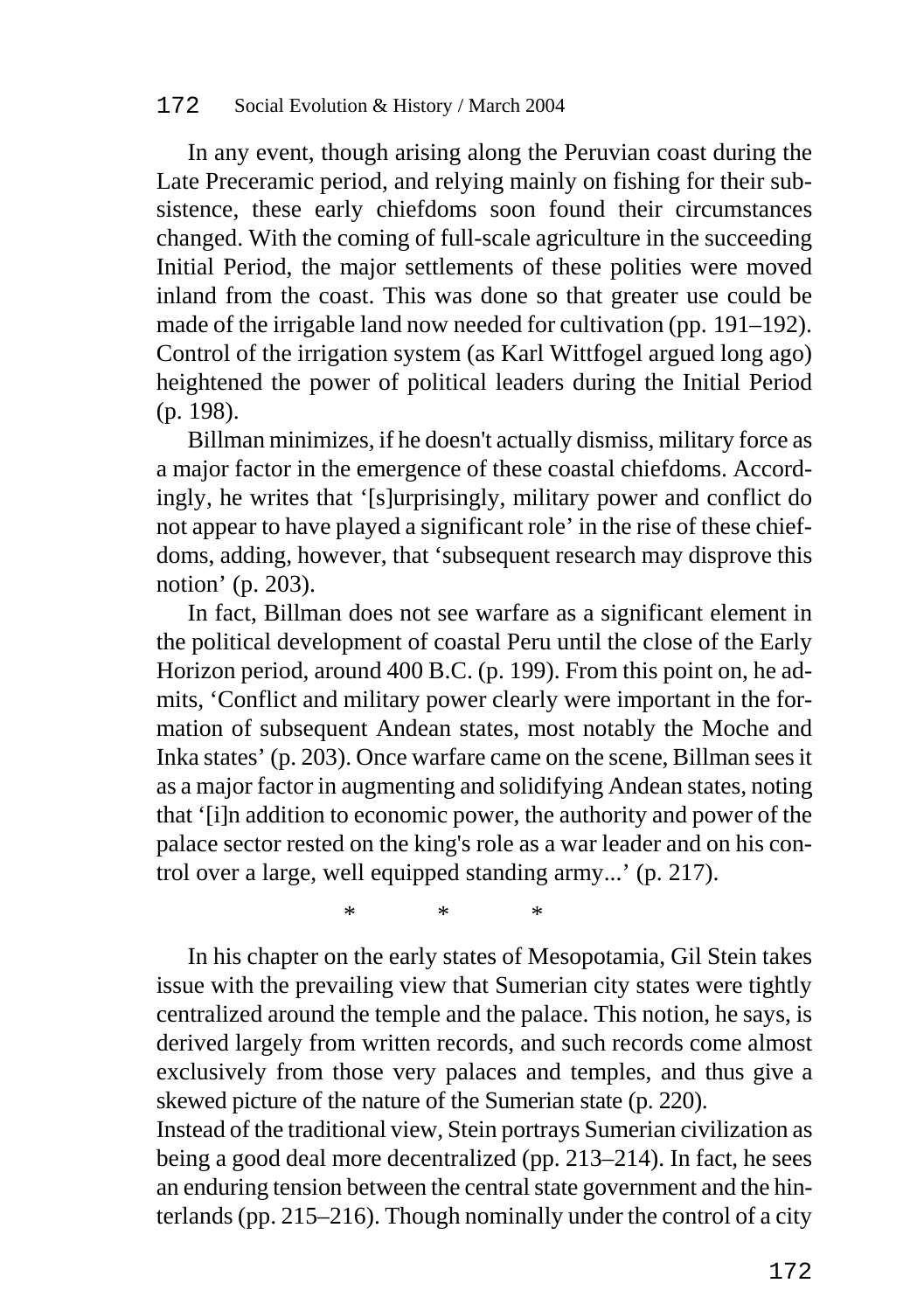state, the settlements located in these peripheral areas were, in fact, more or less independent of central control. Citing data from his own excavations, Stein shows that hinterland communities, lying at some distance from the urban centers of Sumeria, often produced goods for their own use rather than for the palace or the temple, which had their own production specialists (pp. 222–226).

Turning to warfare, Stein finds it to be a recurring phenomenon in the history of Mesopotamia. 'The Sumerian city states of the Early Dynastic period', he tells us, 'were constantly at war with each other, as we can see from massive defenses, numerous finds of weapons, and depictions of warfare... [T]he growth and spread of powerful royal dynasties in the Early Dynastic period is probably connected with their role as military leaders in the warfare between rival city states...' (p. 211).

\*\*\*\*

In the final chapter of the volume, Jonathan Haas attempts a summary and interpretation of the preceding chapters. Although he recognizes that each culture presented here by its investigator had its own particular and distinctive course of development, Haas himself clearly sides with those who are not ready to settle for uniqueness, but who seek broad, cross-cultural regularities underlying or overarching this uniqueness. In his introductory chapter, Haas wrote that 'there are remarkably similar social and cultural phenomena that crop up again and again around the world and these similarities, these patterns of evolutionary change, constitute grist for the mill of transformational approaches' (pp. 12–13). In his summary chapter, Haas repeats this conviction, adding that 'there are cross-cultural commonalities in the trajectory toward increased centralization in political systems,..' while at the same time acknowledging that 'societies follow many different routes in proceeding along that trajectory...' (p. 235).

And indeed, in keeping with the multilinear perspective of this book, we are introduced in these pages to a dozen or more different 'routes' that prehistoric societies have followed in the course of their respective evolutions. And we see the various steps they have taken along the way. Not every step in this progression, though, has been of equal importance. Some have signaled more momentous changes than others. 'Ceding ... village autonomy to the leadership of [multi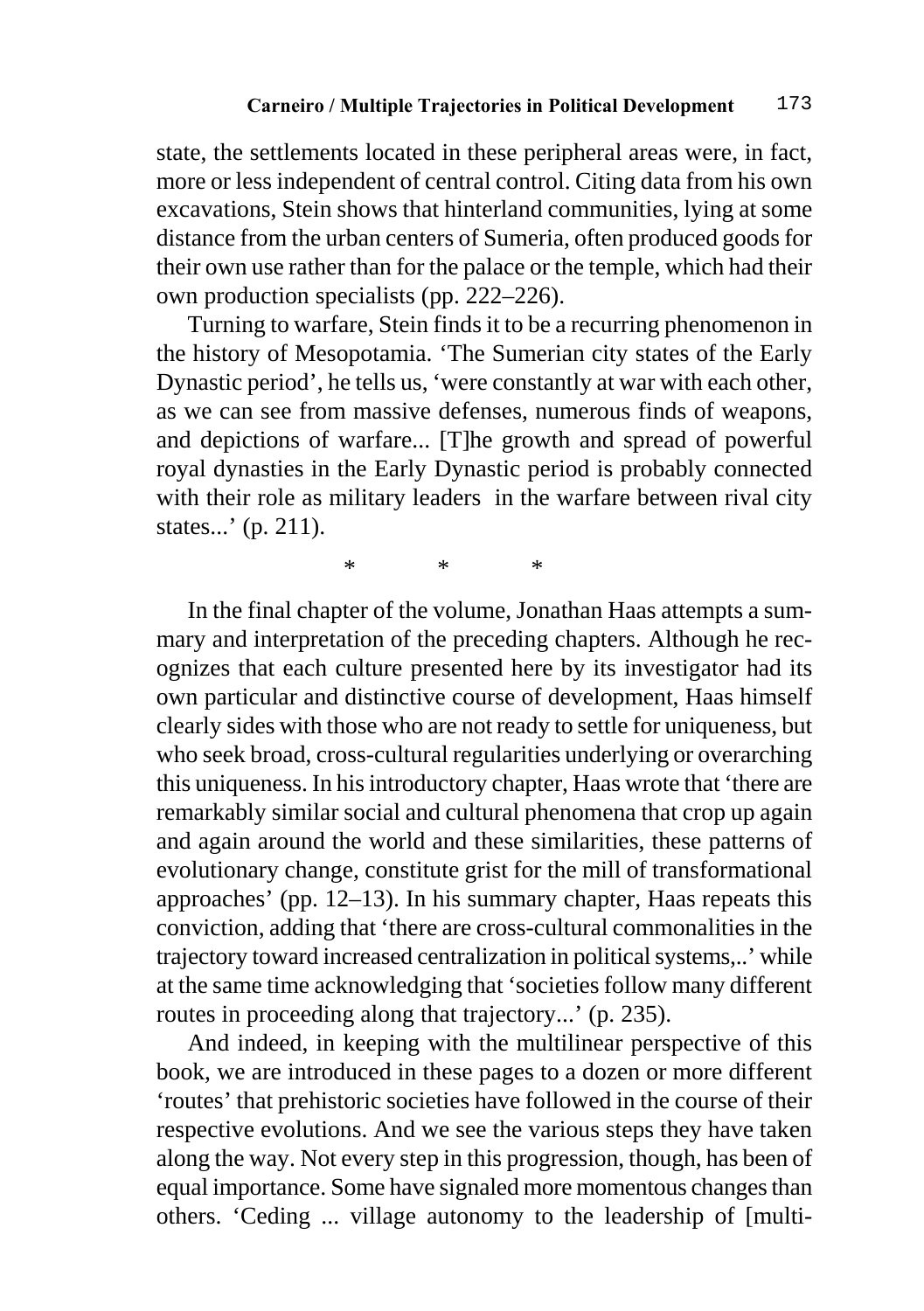village] chiefs', says Haas, 'stands as one of the pivotal transformations in the evolution of culture' (p. 35).

The achievement of leadership over many villages by a paramount chief is only the first of these pivotal transformations. The next major advance was 'the shift from leaders to rulers...' (p. 242). This change witnessed the emergence of monarchs and monarchies, of politically centralized and complex societies. Despite the fact that we may be able to trace the trajectory of this continuous process from beginning to end, the final stage was categorically and qualitatively distinct from its starting point. 'A politically centralized society', says Haas, 'is not just an egalitarian society grown bigger and more complex; it is a profoundly different kind of society from its egalitarian evolutionary antecedents' (p. 11).

The evolution of human societies, from simple villages to complex states, continues to hold an endless fascination for archaeologists. The factors that produced this transformation are many and varied, but all are not necessarily of equal weight. And almost every archaeologist represented in this volume has his or her favorite set of determinants of this process, even if they are not always spelled out clearly but only vaguely suggested. However, almost all authors seem to agree that, *at some point* in the course of political evolution warfare became frequent, intense, and important. They disagree, however, as to when – that is, at what stage – warfare assumed such prominence, and just what its consequences were.

At the beginning of this book (p. 9), Haas argued that archaeology is better suited to study cultural evolution than is ethnology. And earlier in this review I quoted him as saying – correctly, I believe – that during the last two decades the 'intellectual responsibility for studying the evolution of complex cultural systems has shifted almost entirely [from ethnology] to archaeology...' (p. 9). In this 'changing of the guard', though, something has been lost. I say this because in the work of a good many archaeologists I find a tendency to *excogitate –*  in most cases unconvincingly – how chiefdoms and states arose. Many archaeologists indicate, with unwarranted assurance, what this process *must have been like.* They give voice to their various predilections instead of immersing themselves in the ethnohistorical literature on chiefdoms and drawing from it solid evidence and illuminating clues as to just how those polities arose.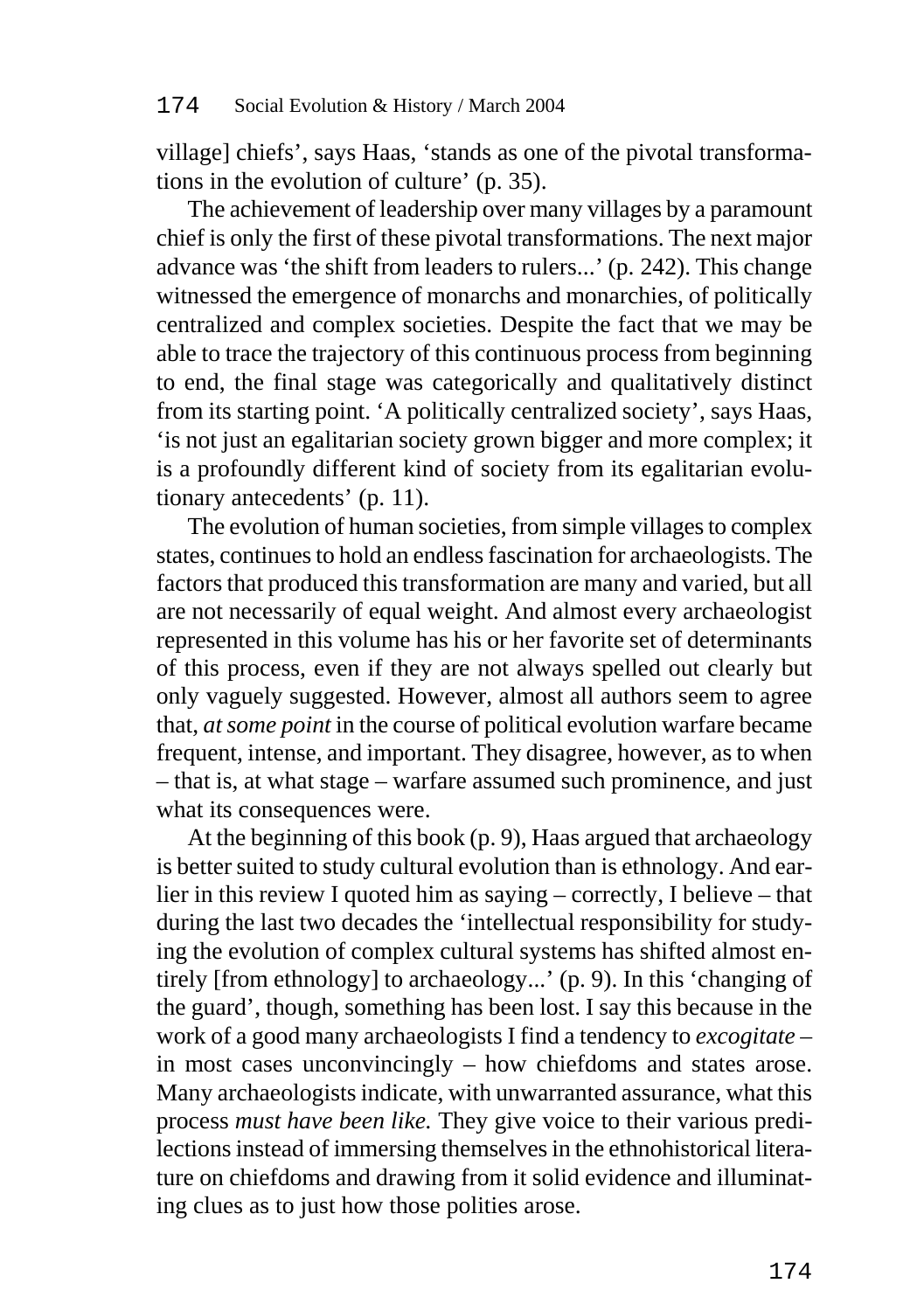Ethnology and archaeology are sister disciplines. One cannot dispense with the other. When the aim is to forge a robust and profound understanding of the course of political development, neither of the two disciplines can 'go it alone'. Archaeologists can unearth and display the *facts* of their excavations. They can lay bare the material remains of extinct chiefdoms and states. But if they ignore, or pass lightly over the rich substance to be found in ethnographies and ethnohistories, they will form but a very incomplete picture of how these polities evolved.

Archaeologists need ethnologists to help guide them through the intricate processes they are trying to decipher. If enlisted as allies, ethnologists can assist archaeologists to fill in the gaps in their knowledge and to elaborate and strengthen their theories. And this assistance archaeologists will surely need when, inevitably, they exhaust their own resources and reach the limits of what the spade and the trowel can reveal.

#### **NOTE**

\* Haas, Jonathan (ed.)

2001. *From Leaders to Rulers*. New York – Boston: Kluwer Academic / Plenum Publishers. 286 pp.

### *Announcement*

*The Early State, Its Alternatives and Analogues*  **Editors:** 

L. E. Grinin, R. L. Carneiro, D. M. Bondarenko, N. N. Kradin, And A. V. Korotayev

To appear in June 2004

### **The volume includes contributions** by